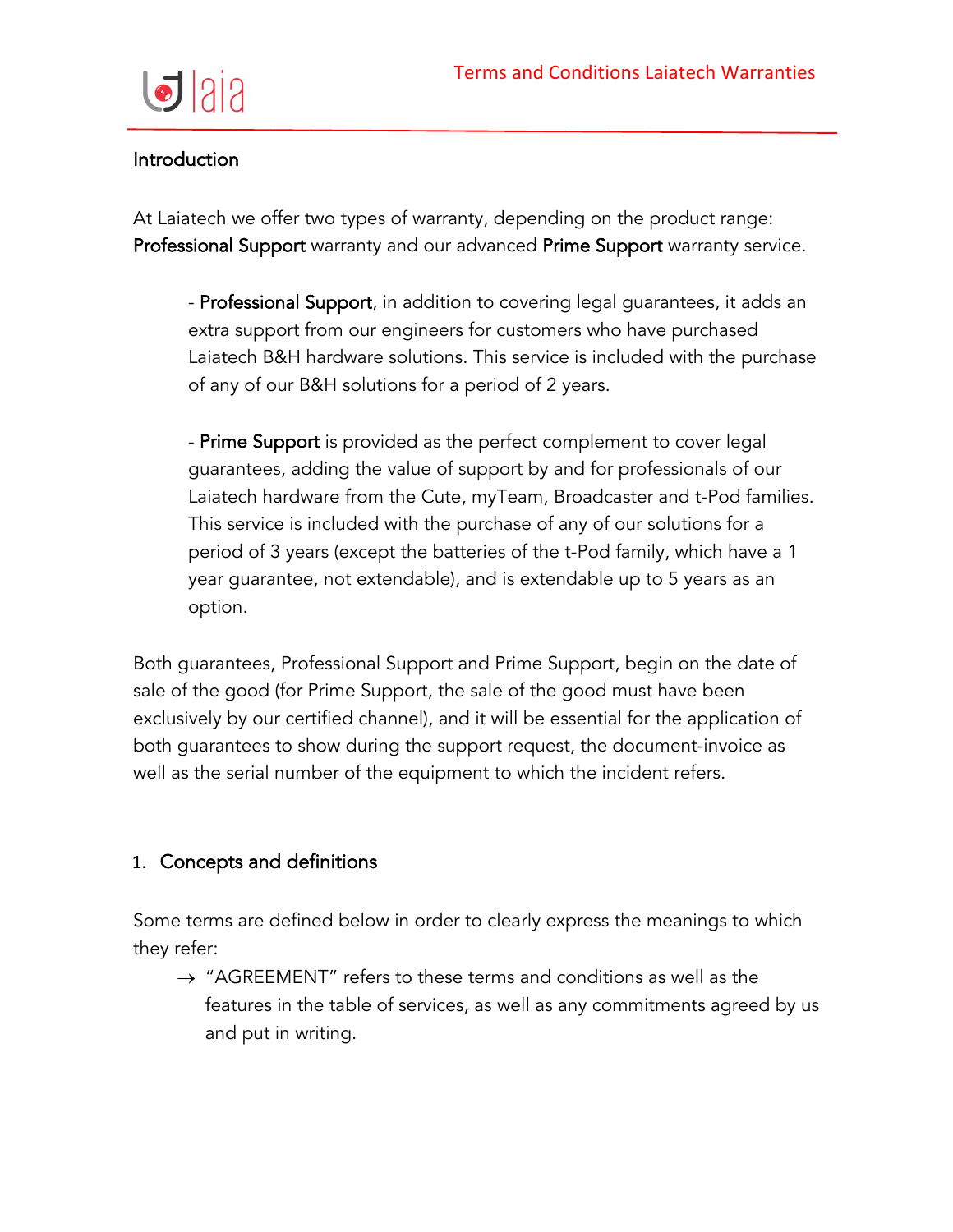

- $\rightarrow$  "CHARGE" refers to any financial burden that is the responsibility of the user in exchange for the provision of any or all of the assistance services, including taxes, extraordinary costs or fees applicable to the end customer, the owner of the property under warranty.
- $\rightarrow$  "ADITIONAL CHARGES" means any costs that you are required to pay in connection with the terms of this agreement that are not part of the charges: for example, additional charges for the late return of replacement equipment, if any.
- $\rightarrow$  "WE/US" refers to Laiatech, HQ Spain, or any branch of Laiatech, which is mentioned on the invoice or designated for the application of these terms and conditions.
- $\rightarrow$  "USER" refers to the owner of the good: it may apply to the distributorintegrator, who has wanted the goods for sale to his customer, the current owner, and on whose behalf he is handling the incident to which these terms and conditions apply.
- $\rightarrow$  "END DATE" means the expiry date of the warranty period.
- $\rightarrow$  "INVOICE" means the invoice issued to the user for the purchase of the product to which these terms and conditions apply.
- $\rightarrow$  "MINIMAL OR RELEVANT FEATURE UPGRADES": means an enhancement to the operation or performance of the software that provides additional functionality even if it is limited - MINIMAL - or if it is a substantial change to the software that results in a relevant improvement to the product specifications either in terms of performance, functionality or features.
- $\rightarrow$  "DESIGNATED CONTACT" refers to the user's representative during the support-warranty request process.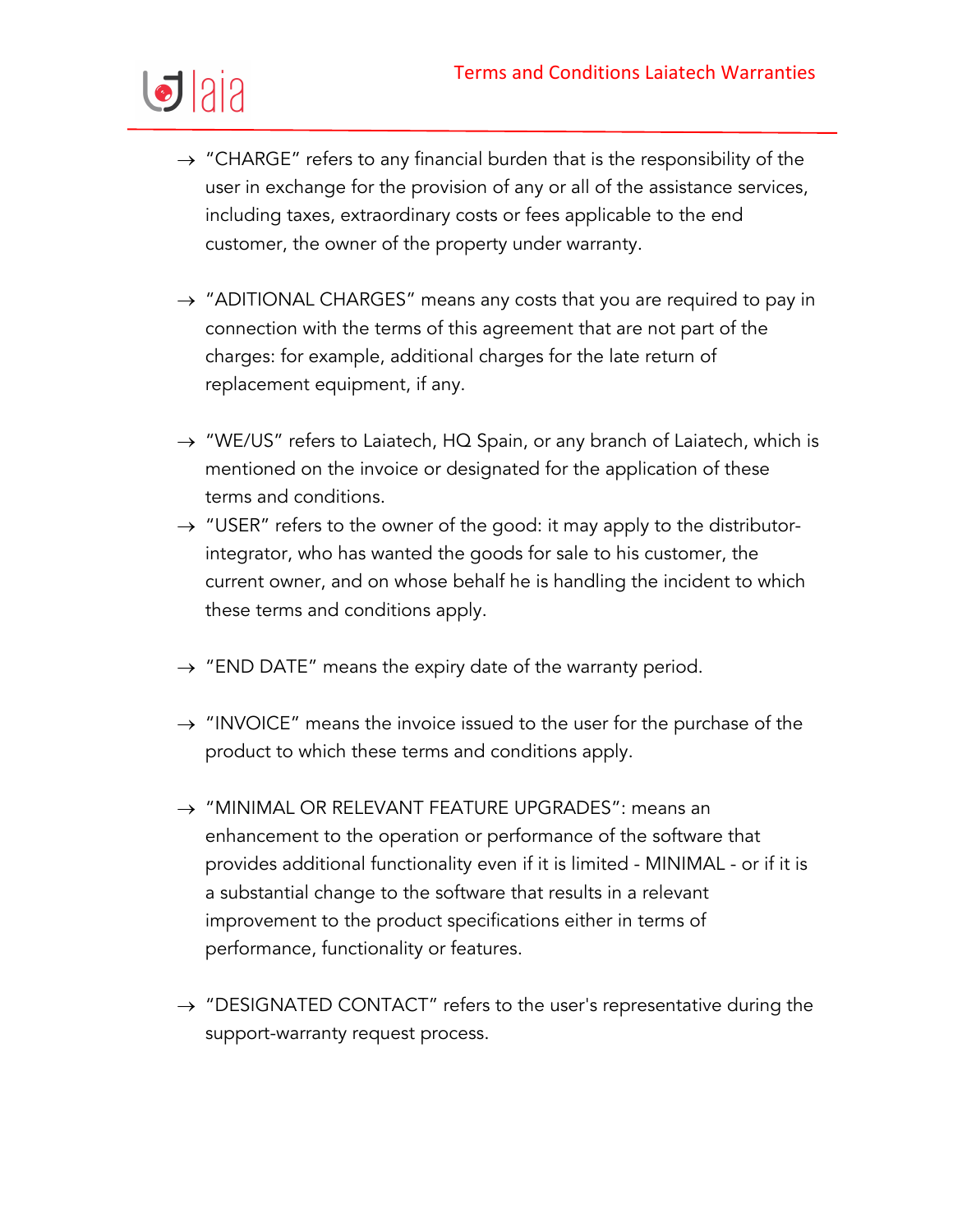

- $\rightarrow$  "WEBSITE" means our website and specifically its support section: www.laiatech.com/en/support/, as well as any other address we notify in relation to the application of these terms and conditions.
- $\rightarrow$  "WORKING DAY" refers to Laiatech's CET calendar and working hours.

#### 2. Charges

- 2.1. In consideration of the payment of the contracting charges for the extended warranty, or where the extended warranty is already included, we will provide Professional Support, Prime Support and Prime Support services related to the covered product.
- 2.2. In the Professional Support warranty service, once the service has been approved by Laiatech, the product will be shipped to the address provided by Laiatech at the customer's expense, and Laiatech will be responsible for returning the equipment once the necessary intervention has been carried out.
- 2.3. If any charges are made, these will be detailed on an invoice which must be presented for the guarantee.
- 2.4. If any sum payable under this agreement is not paid within 10 days of the due date and without prejudice to any other rights and remedies we deem fit, we reserve the right to apply extra financial costs, not less than 7%, and equivalent to the maximum interest rate established and permitted by local law: non-payment of the goods and service may result in forfeiture of the guarantee.

#### 3. Period of the service

- 3.1. These terms and conditions apply exclusively to goods purchased and not exceeding the warranty period.
- 3.2. For the Professional Support and Prime Support service to be provided, the customer must have paid for the products: i.e. this agreement does not bind either party until payment has been completed.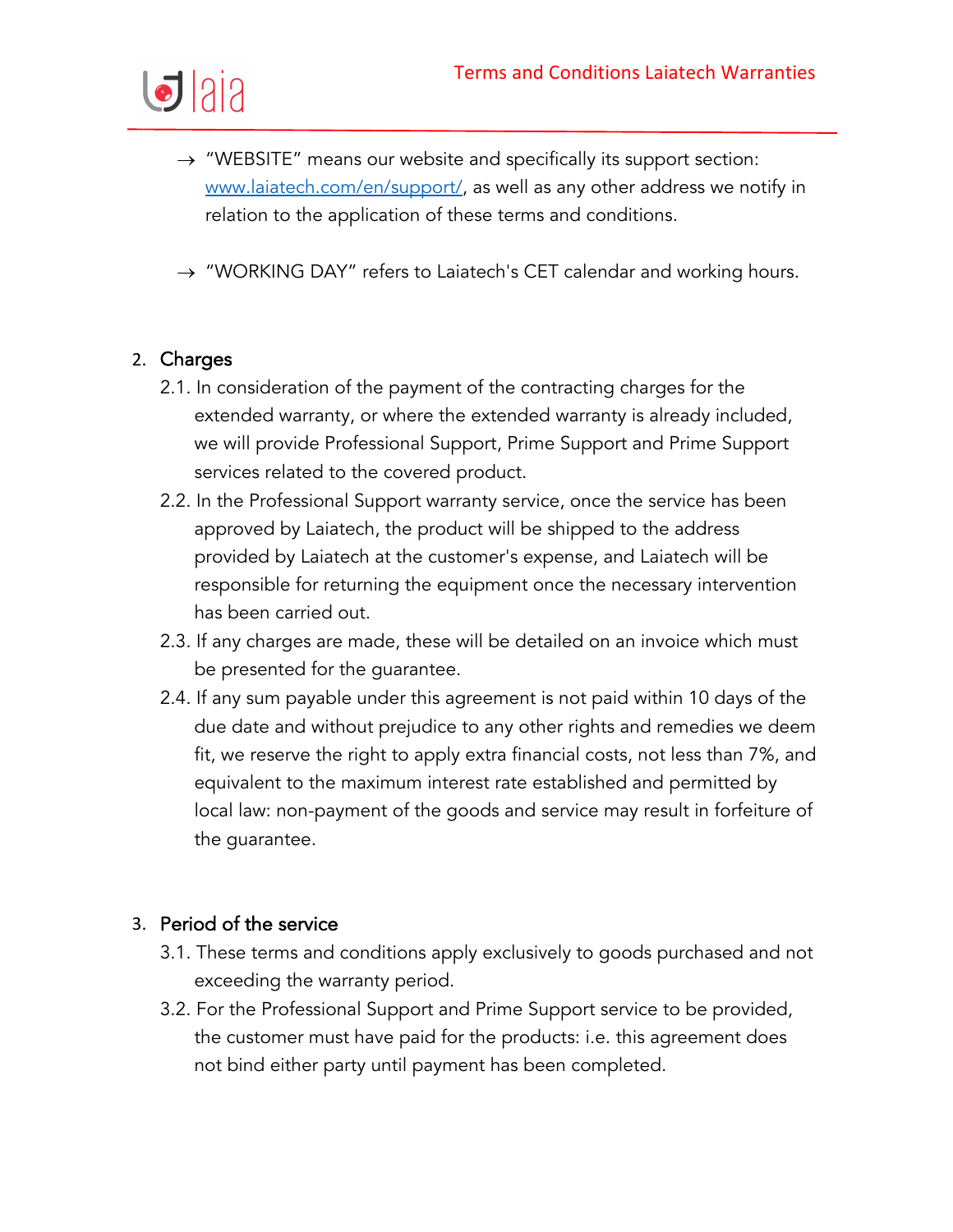

- 3.3. The user agrees to the provision of our Professional Support and Prime Support services on the terms and conditions set out herein, and subject to the conditions stated herein, implicitly with the purchase of the good.
- 3.4. In the event that the user is a certified Laiatech supplier-partner, the user shall be solely responsible for any obligations and liabilities arising in connection with any support contract agreed between the user and the end user in connection with the products covered: the user shall ensure that this is clearly defined in all communications with the end user, regardless of the medium in which such communications take place.
- 3.5. Any services provided by you to your end-user-customer in connection with the support are in no way provided by you on behalf of Laiatech, and you shall not be deemed to be providing services on our behalf either directly or by implication.
- 3.6. Any person not a party to this agreement shall not be entitled to enforce any of the terms and conditions of this agreement.
- 3.7. The period for the equipment replacement will be 48 hours<sup>1</sup> maximum from receipt of the damaged equipment at Laia's premises for the Prime Support guarantee and 15 days<sup>1</sup> for the Professional Support guarantee.

# 4. Support services offered by Laiatech

During the warranty period the following services will be provided on an included or optional basis:

- 4.1. Maintenance service.
- 4.2. If any user requires services in connection with the products other than the support service, these will be offered at our discretion on terms to be agreed in writing with the user from time to time: this applies to both pre-sales and after-sales activities.
- 4.3. Upgrades and software version variations where applicable.
- 4.4. Copyright and other intellectual property rights will be offered regardless of their nature: any updates provided will be subject to the terms which will be provided to you with such updates.

 $1$  Check timeline in your country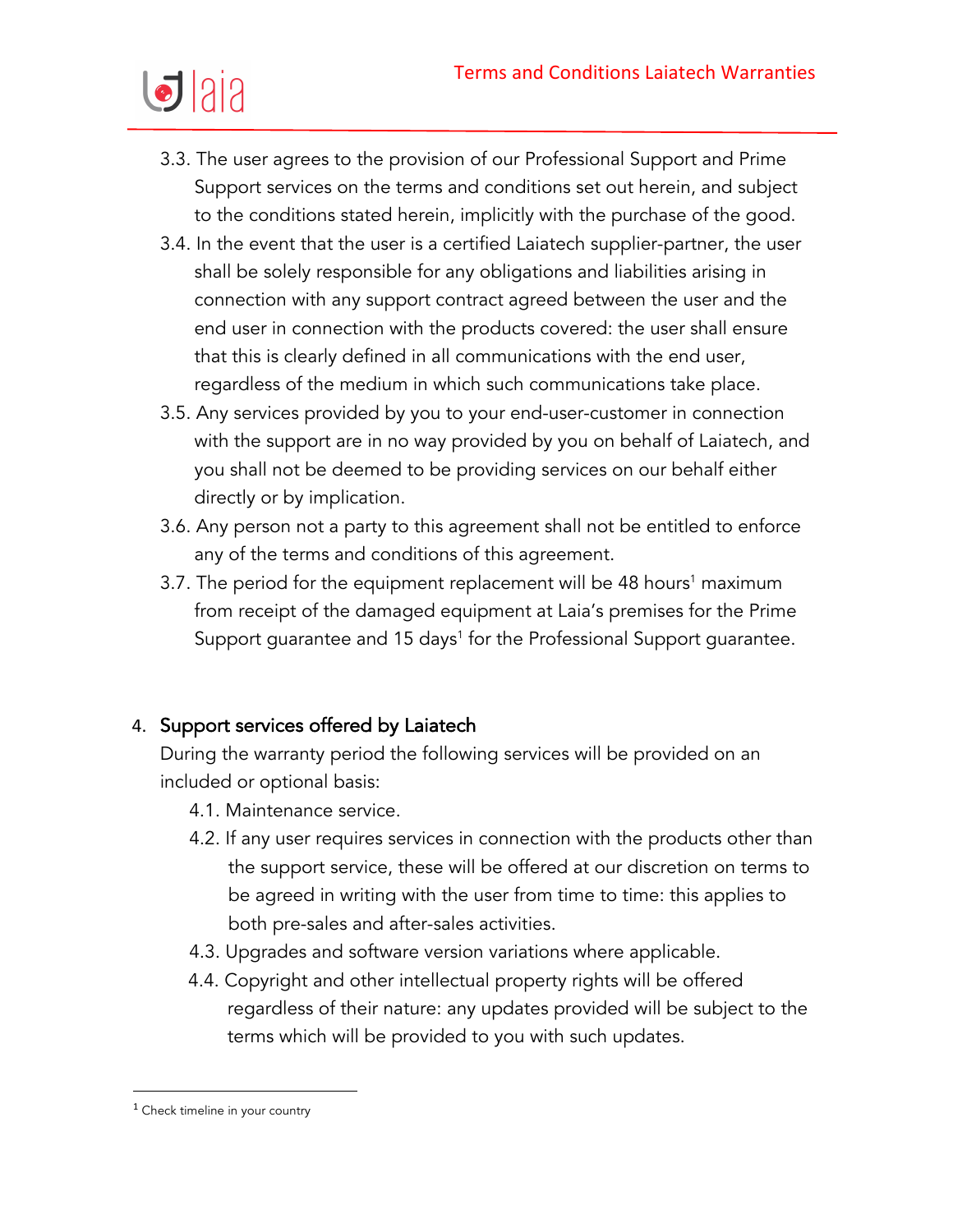

# 5. Exclusions

The following are excluded from the provision of support services:

- 5.1. Unless otherwise stated, this support programme specifically excludes any repair or replacement on consumables, accessories, cables/wires, etc...
- 5.2. Batteries and remote controls have a 1-year guarantee.
- 5.3. Neither Professional Support nor Prime Support will be provided for damaged equipment that in our reasonable opinion is the result of any of the following: abuse, misuse, neglect, accident, unauthorized modification, user failure to follow procedures detailed in the user manual, failure to follow recommended cleaning schedule or procedures, attempted repair by unqualified personnel, etc.
- 5.4. Neither Professional Support nor Prime Support will be provided for users who have not installed the supplied software or any updates we have provided.
- 5.5. We will not provide Professional Support nor Prime Support service to users who permit or authorize the provision of product-related support services to any individual other than us or who is not expressly authorized by us.

# 6. User Obligations

- 6.1. To ensure that neither the user nor, in the case of a trusted supplier, the end user copies, alters or modifies the covered products in any way.
- 6.2. We will provide all reasonable facilities and services necessary for the the support services performance to be carried out successfully.
- 6.3. To ensure the health and safety of our personnel, agents, or subcontractors while they are on the user's premises.
- 6.4. In the case of a supplier, to perform all equipment diagnostics and include any notes or special conditions prior to contacting us for specialist assistance.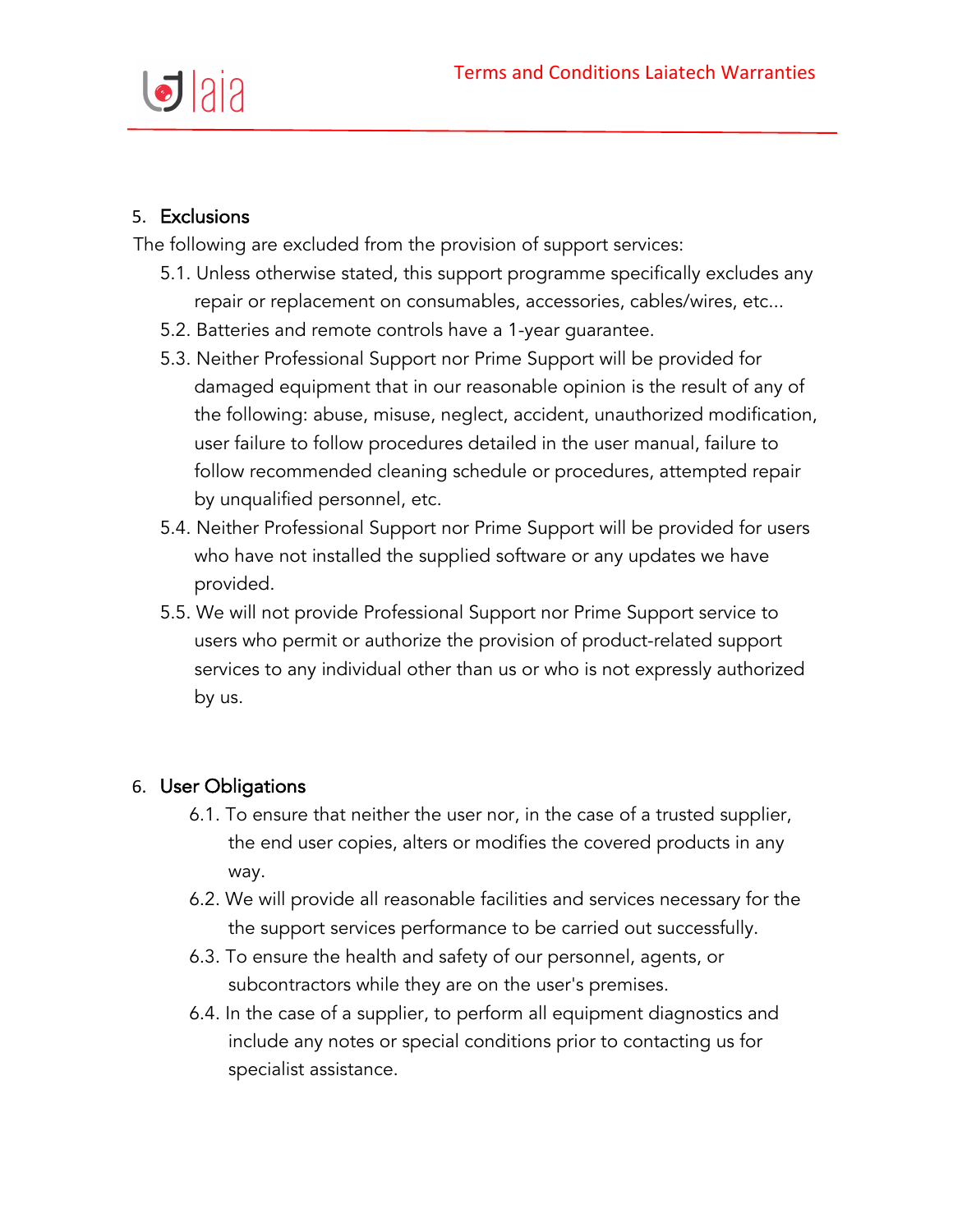

# 7. Events beyond our reasonable control

We undertake to comply with our responsibilities under these terms and conditions, provided that they are not interrupted or delayed by circumstances beyond our reasonable control.

#### 8. Limitation of liability

- 8.1. We shall not be liable to the end user for:
	- 8.1.1. Any loss of profits, revenue, anticipated savings or business operations.
	- 8.1.2. Any loss or damage which cannot reasonably be regarded as arising from our failure to comply with any of these terms and conditions.
	- 8.1.3. Costs arising from damage, interruption or corruption of data.
- 8.2. At the end of the term of this agreement, clause 8 shall remain in full force and effect.

#### 9. Cancellation of this agreement

This agreement shall not apply if:

- 9.1. You are in any position of indebtedness to Laiatech or any of our organisations.
- 9.2. You are in breach of any of the terms of this agreement and such breach cannot be remedied.
- 9.3. You are in breach of any of the terms of this agreement and you fail to remedy such breach within 30 days of written notice.
- 9.4. The User is subject to insolvency proceedings or if there is reason to believe that the User will be unable to pay its debts.

#### 10. Notices

Any notices to be given under these terms and conditions shall be in writing. For the user, notices will be sent to the contact person designated by the user